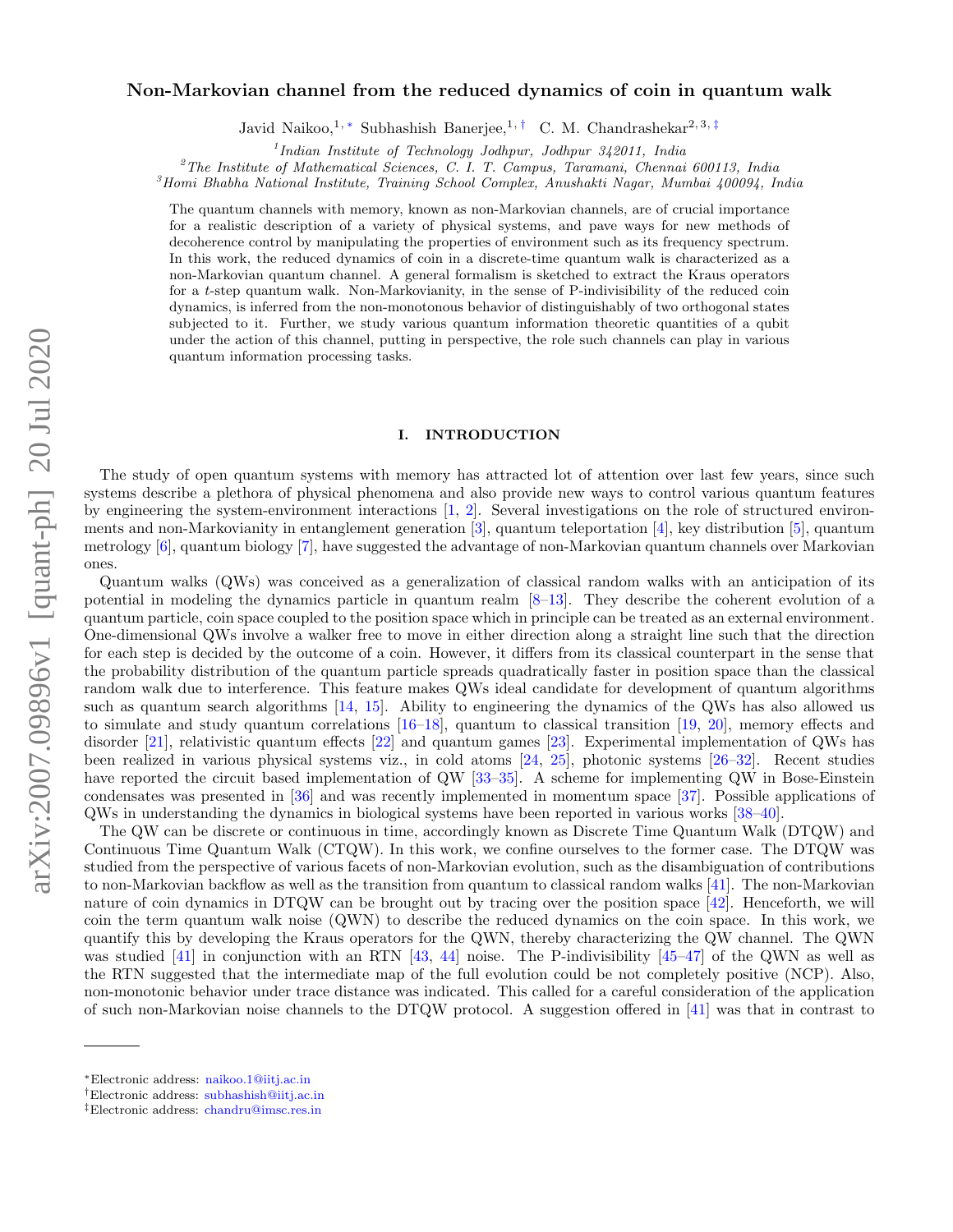the conventional application of the (Markovian) noise channel [19, 20] in the form of appropriate Kraus operators [2], after each application of the walk operation, in the present non-Markovian scenario, the Kraus operators are applied once after t QW steps. This notion was implemented numerically. Here, making use of the developed Kraus operators of the QW channel, we quantify this notion. This, thus also serves the purpose of highlighting the implementation of non-Markovian noise channels to various QW protocols. We further characterize the QW channel by studying various information theoretic processes on it. Specifically, the interplay of purity of qubit state with the channel parameter as well as the state parameter is investigated. Further, the Holevo quantity, which characterizes the information about an input state that can be retrieved from the output of the channel, is studied.

The paper is organized as follows: In Sec. (II), the reduced coin dynamics is studied, sketching the formalism to extract the Kraus operators for a t-step walk. Section (III) is devoted to a detailed investigation of various properties of QW channel, such as its non-Markovian nature in the sense of P-indivisibility in Sec. (III A), the purity of states subjected to this channel in Sec. (III B), and the Holevo quantity in Sec. (III C). Conclusion of this work is presented in Sec.  $(IV)$ .

# II. REDUCED DYNAMICS OF COIN

Let the initial state of coin and walker be  $|\psi_c\rangle$  and  $|\psi_p\rangle$ , respectively. The unitary operator  $\hat{W} = \hat{S}(\hat{C} \otimes \mathbb{1})$ , where S and C are the shift and coin operators, respectively, governs the time evolution of the combined state  $|\psi_c\rangle \otimes |\psi_p\rangle$ . The state after t steps is given by  $[48]$ 

$$
|\psi(t)\rangle = \hat{W}^t(|\psi_c\rangle \otimes |\psi_p\rangle), \quad \text{or} \quad \rho(t) = \hat{W}^t(\rho_c \otimes \rho_p)(W^t)^{\dagger}.
$$
 (1)

Here,  $\rho(t) = |\psi(t)\rangle\langle\psi(t)|$ ,  $\rho_p = |\psi_p\rangle\langle\psi_p|$ , and  $\rho_c = |\psi_c\rangle\langle\psi_c|$  are the corresponding density matrices. Further, the coin and shift operators are given by

$$
\hat{C} = \begin{pmatrix} \cos \theta & -i \sin \theta \\ -i \sin \theta & \cos \theta \end{pmatrix}, \text{ and } \hat{S} = |\uparrow\rangle \langle \uparrow| \otimes \hat{S}_L + |\downarrow\rangle \langle \downarrow| \otimes \hat{S}_R.
$$
 (2)

The operator  $\hat{S}_L = \sum$  $\sum_{x \in \mathbb{Z}} |x - 1\rangle \langle x|$ , and  $\hat{S}_R = \sum_{x \in \mathbb{Z}}$ x∈**Z**  $|x + 1\rangle\langle x|$ , are the left and right shift operators, respectively. The total unitary operator for  $t$  steps becomes

$$
W^{t} = \left[\hat{S}(\hat{C} \otimes \mathbb{1})\right]^{t}
$$
  
\n
$$
= \left[\left(|\uparrow\rangle\langle\uparrow|\otimes \hat{S}_{L} + |\downarrow\rangle\langle\downarrow|\otimes \hat{S}_{R}\right)\left(\hat{C} \otimes \mathbb{1}\right)\right]^{t}
$$
  
\n
$$
= \left[|\uparrow\rangle\langle\uparrow|\hat{C} \otimes \hat{S}_{L} + |\downarrow\rangle\langle\downarrow|\hat{C} \otimes \hat{S}_{R}\right]^{t}
$$
  
\n
$$
= \left[\hat{C}_{\uparrow} \otimes \hat{S}_{L} + \hat{C}_{\downarrow} \otimes \hat{S}_{R}\right]^{t} = \left[\hat{P} + \hat{Q}\right]^{t}.
$$
  
\n(3)

Here,  $\hat{P} = \hat{C}_\uparrow \otimes \hat{S}_L$ ,  $\hat{Q} = \hat{C}_\downarrow \otimes \hat{S}_R$ ,  $\hat{C}_\uparrow = \ket{\uparrow}\bra{\uparrow}\hat{C}$ , and  $\hat{C}_\downarrow = \ket{\downarrow}\bra{\downarrow}\hat{C}$ . The right hand side can be simplified using the binomial expansion [49]

$$
(\hat{P} + \hat{Q})^t = \sum_{k=0}^t \binom{t}{k} \hat{P}^k \hat{Q}^{t-k} + \sum_{k=0}^t \binom{t}{k} \hat{D}_k (\hat{Q}, \hat{P}) \hat{Q}^{t-k}.
$$
\n(4)

The second term arises due to the non-commutative nature of  $\hat{P}$  and  $\hat{Q}$ , and can be simplified using the recurrence relation

$$
\hat{D}_{k+1}(\hat{Q}, \hat{P}) = [\hat{Q}, \hat{P}^k] + \hat{P}\hat{D}_k(\hat{Q}, \hat{P}) + [\hat{Q}, \hat{D}_k(\hat{Q}, \hat{P})], \text{ with } \hat{D}_0(\hat{Q}, \hat{P}) = 0.
$$
\n(5)

Thus, the quantity  $\hat{D}_{k+1}(\hat{Q}, \hat{P})$  vanishes if  $[\hat{Q}, \hat{P}] = 0$ . From the definition of  $\hat{P}$  and  $\hat{Q}$ , it follows

$$
[\hat{Q}, \hat{P}] = \hat{Q}\hat{P} - \hat{P}\hat{Q} = \hat{C}_{\downarrow}\hat{C}_{\uparrow} \otimes \mathbb{1} - \hat{C}_{\uparrow}\hat{C}_{\downarrow} \otimes \mathbb{1}.
$$
\n(6)

Using the definition of  $\hat{C}_{\downarrow(\downarrow)}$ , it follows that  $[\hat{Q}, \hat{P}] = \begin{pmatrix} -\sin^2 \theta & -i \sin \theta \cos \theta \\ i \sin \theta \cos \theta & \sin^2 \theta \end{pmatrix}$  $i\sin\theta\cos\theta$   $\sin^2\theta$ ), and is a zero matrix only for  $\theta = 0$ ,  $\pi$ , and  $2\pi$ , which correspond to the coin operator being identity.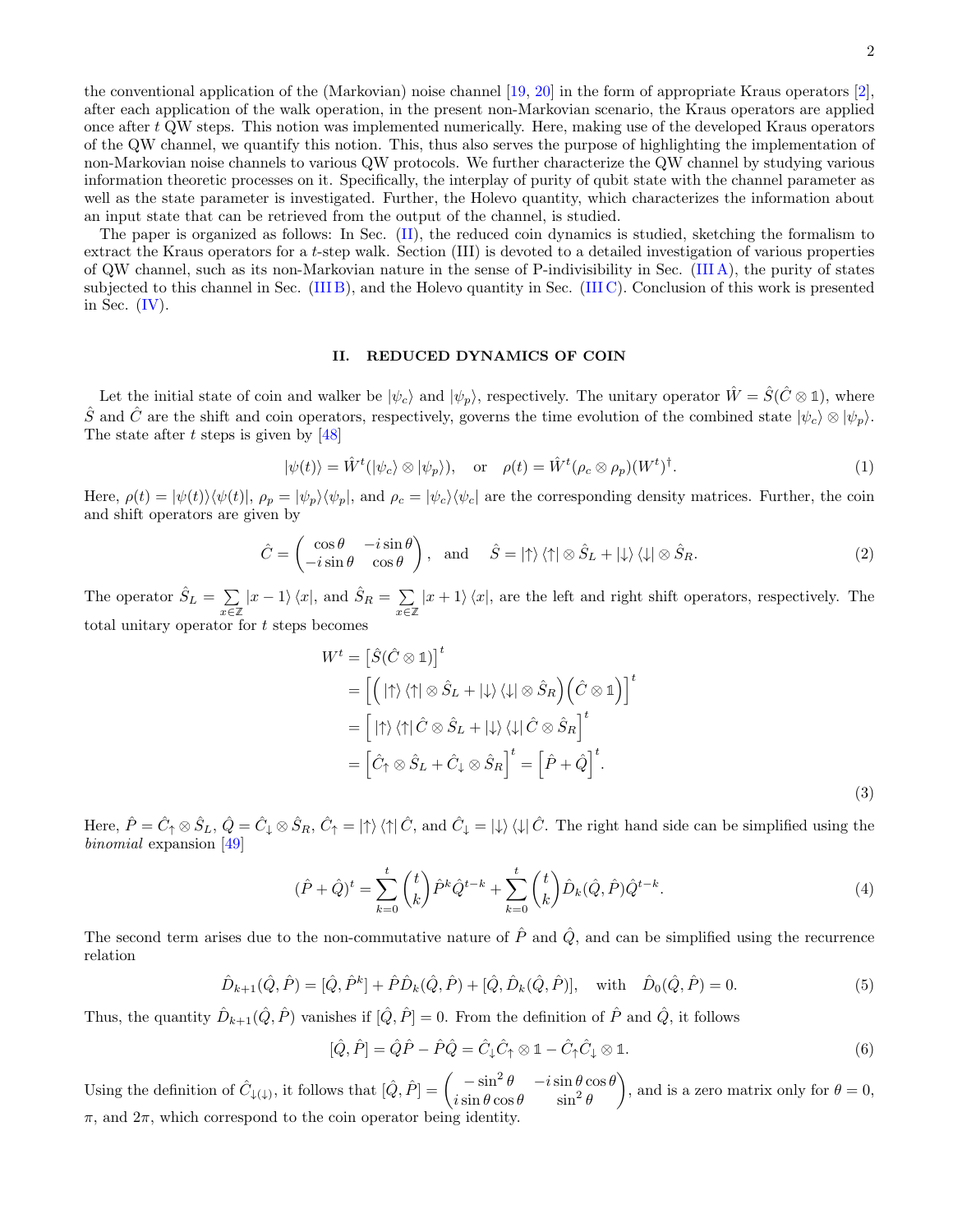Further simplification of the first term in Eq. (4) reads

$$
\sum_{k=0}^{t} \binom{t}{k} \hat{P}^{k} \hat{Q}^{t-k} = \sum_{k} \binom{t}{k} (\hat{C}_{\uparrow} \otimes \hat{S}_{L})^{t-k} (\hat{C}_{\downarrow} \otimes \hat{S}_{R})^{k} = \sum_{k} \binom{t}{k} \hat{C}_{\uparrow}^{t-k} \hat{C}_{\downarrow}^{k} \otimes \hat{S}_{L}^{t-k} \hat{S}_{R}^{k}.
$$
\n(7)

For a walk of t-steps, symmetric about  $x = 0$ , the number of values position can take is  $2t + 1$ . Let the initial state of coin and walker be  $|\psi_c\rangle = a |\uparrow\rangle + b |\downarrow\rangle$  (with  $|a|^2 + |b|^2 = 1$ ) and  $|\psi_p\rangle = |x = 0\rangle$ , respectively. The possible position states are  $|x = -t\rangle, \ldots, |x = t\rangle$ . We represent these states in computational basis as  $(1\ 0\ 0\ldots)^T, \ldots, (0\ 0\ldots1)^T$ , respectively.

With this setting, we trace over the position degrees of freedom, using notation  $|x = \mu\rangle = |x_{\mu}\rangle$ , and obtain

$$
\rho_c(t) = \sum_{\mu=-t}^t \langle x_\mu | \hat{W}^t (\rho_c \otimes |\psi_p\rangle \langle \psi_p|) (\hat{W}^t)^\dagger | x_\mu \rangle = \sum_{\mu=-t}^t K_\mu \rho_c K_\mu^\dagger.
$$
 (8)

The Kraus operators are identified as , with  $\mu = -t, \ldots, t$ .

$$
K_{\mu} = \langle x_{\mu} | \hat{W}^{t} | \psi_{p} \rangle = \langle x_{\mu} | (\hat{P} + \hat{Q})^{t} | \psi_{p} \rangle
$$
  
= 
$$
\sum_{k=0}^{t} {t \choose k} \langle x_{\mu} | \hat{P}^{k} \hat{Q}^{t-k} | \psi_{p} \rangle + \sum_{k=0}^{t} {t \choose k} \langle x_{\mu} | \hat{D}_{k} (\hat{Q}, \hat{P}) \hat{Q}^{t-k} | \psi_{p} \rangle.
$$
 (9)

In order to simplify the first term, we assume  $|\psi_p\rangle = |0\rangle$ , i.e., the walker starts at  $x = 0$ , such that

$$
\sum_{k=0}^{t} \binom{t}{k} \langle x_{\mu} | \hat{P}^{k} \hat{Q}^{t-k} | 0 \rangle = \sum_{k=0}^{t} \binom{t}{k} \langle x_{\mu} | \left( \hat{C}_{\uparrow} \otimes \hat{S}_{L} \right)^{k} \left( \hat{C}_{\downarrow} \otimes \hat{S}_{R} \right)^{t-k} | 0 \rangle
$$

$$
= \sum_{k=0}^{t} \binom{t}{k} \hat{C}_{\uparrow}^{k} \hat{C}_{\downarrow}^{t-k} \langle x_{\mu} | \hat{S}_{L}^{k} \hat{S}_{R}^{t-k} | 0 \rangle
$$

$$
= \sum_{k=0}^{t} \binom{t}{k} \hat{C}_{\uparrow}^{k} \hat{C}_{\downarrow}^{t-k} \delta_{\mu+k,t-k}
$$

$$
= \frac{t!}{(\frac{t-\mu}{2})!(\frac{t+\mu}{2})!} \hat{C}_{\uparrow}^{\frac{t-\mu}{2}} \hat{C}_{\downarrow}^{\frac{t+\mu}{2}}.
$$
(10)

Use has been made of  $\langle x_\mu | \hat{S}_L^k \hat{S}_R^{t-k} | 0 \rangle = \delta_{\mu+k,t-k}$ , see the Appendix. The constraints  $k = (t-\mu)/2$  and  $k \in \{0, 1, 2, \dots\}$ demand that  $\mu$  and t have same parity, i.e., for t even (odd),  $\mu$  is even (odd).

For a one step walk,  $t = 1$ , implies  $\mu = -1, 1$ . From Eq. (5)  $D_1(\hat{P}, \hat{Q}) = 0$ , we have  $K_{\mu} = \frac{t!}{(t-\mu)(t-\mu)}$  $\frac{t!}{(\frac{t-\mu}{2})!(\frac{t+\mu}{2})!}\hat{C}_{\uparrow}^{\frac{t-\mu}{2}}\hat{C}_{\downarrow}^{\frac{t+\mu}{2}},$ leading to

$$
K_{-1} = \begin{pmatrix} 0 & 0 \\ -i\sin\theta & \cos\theta \end{pmatrix}, \quad K_1 = \begin{pmatrix} \cos\theta & -i\sin\theta \\ 0 & 0 \end{pmatrix}.
$$
 (11)

These operators satisfy the completeness condition  $K_{-1}^{\dagger}K_{-1} + K_{1}^{\dagger}K_{1} = \mathbb{1}$ . Table (I) lists the Kraus operators for the reduced coin dynamics for a few steps of symmetric QW. One infers that,

- 1.  $K_{-t} = \mathcal{M}[K_t]$ , where  $\mathcal{M}[K_t]$  is the minor of the matrix  $K_t$ .
- 2. For coin parameter  $\theta = \pi/2$ ,  $K_{\pm 2n} = 0$ ,  $n = 1, 2, 3, \ldots$ , and  $K_0 = \pm \mathbb{1}$ , with  $\mathbb{1}$  being the identity matrix.

The Kraus operators  $K_t$  constitute a map F connecting the input state  $\rho_c(0)$  to output  $\rho_c(t)$ . Let  $\rho_c(0)$  =  $|\psi_c(0)\rangle \langle \psi_c(0)|$  with  $|\psi_c(0)\rangle = a |\uparrow\rangle + b |\downarrow\rangle$ , we have

$$
\rho_c(0) = \begin{pmatrix} |a|^2 & ab^* \\ a^*b & |b|^2 \end{pmatrix} \to \rho_c(t) = [\mathcal{F}]_{t=n}\rho_c(0) = \sum_{\mu=-t}^t K_{\mu}\rho_c(0)K_{\mu}^{\dagger} = \begin{pmatrix} p_t(\theta) & q_t(\theta) \\ q_t^*(\theta) & 1 - p_t(\theta) \end{pmatrix}.
$$
\n(12)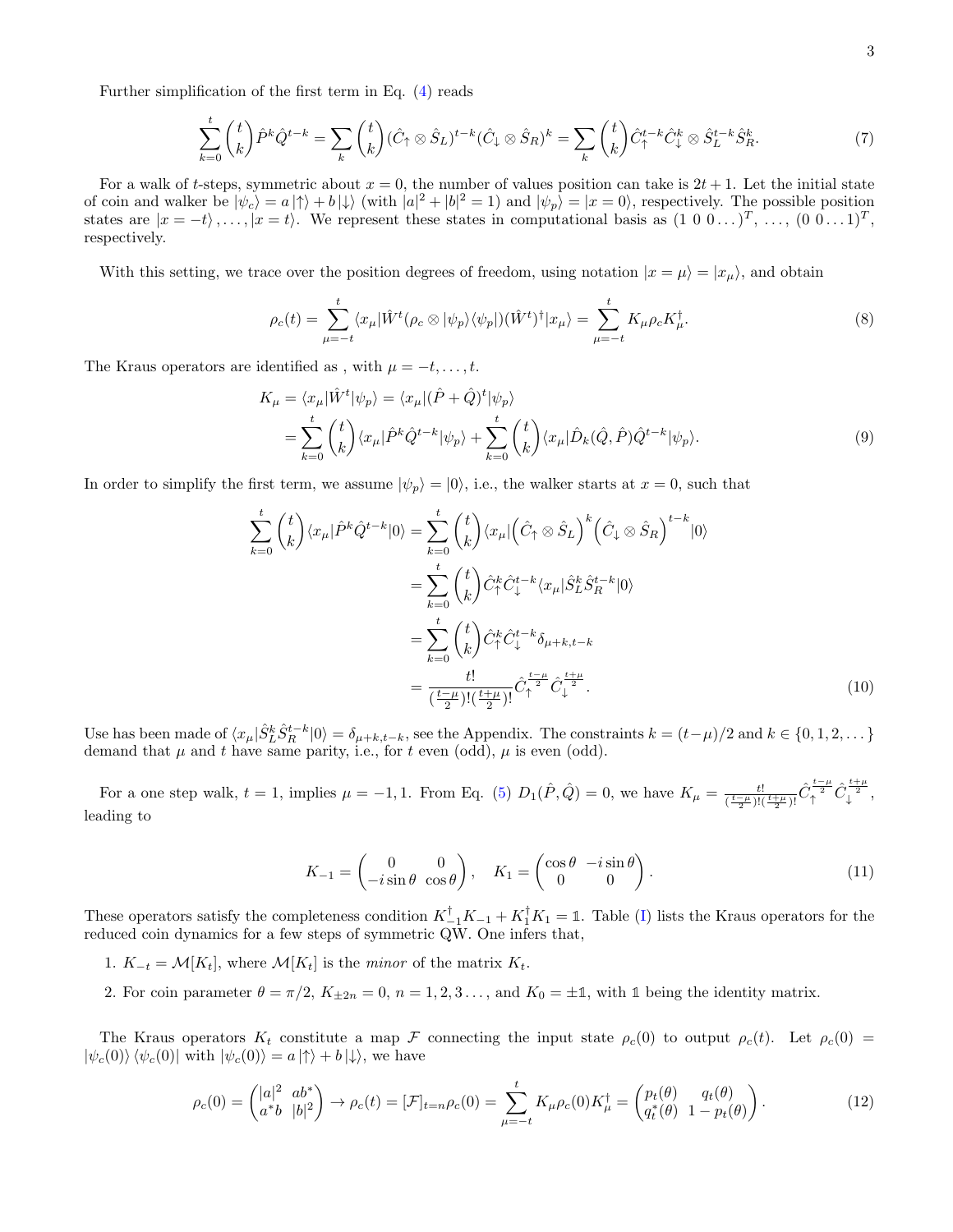



1.

Figure 1: (Color online) Depicting probability  $p_t$  (see Eq. (12)) of obtaining  $|0\rangle$  in an t-step QW with respect to the coin parameter  $\theta$  (a)-(b) with initial state  $|\psi_c\rangle = |0\rangle$ , and with respect to the state parameter  $\delta$  in (c)-(d) with initial state  $|\psi_c\rangle = \cos(\delta/2)|0\rangle + \sin(\delta/2)|1\rangle$ , and coin parameter  $\theta = \pi/6$ .

Here,  $p_t(\theta)$  is the probability of obtaining  $|\uparrow\rangle$  in an t-step walk. The form of  $p_t(\theta)$  and  $q_t(\theta)$  for some steps is given below

$$
p_1(\theta) = |a\cos\theta - b\sin\theta|^2 = \frac{1}{2} \left[ 1 + (|a|^2 - |b|^2)\cos(2\theta) + i(ab^* - a^*b)\sin(2\theta) \right]
$$
  
\n
$$
p_2(\theta) = \frac{1}{4} \left[ 1 + 2|a|^2 + (|a|^2 - |b|^2)\cos(4\theta) + i(ab^* - a^*b)\sin(4\theta) \right]
$$
  
\n
$$
p_3(\theta) = \frac{1}{16} \left[ 6 + 4|a|^2 + 5(|a|^2 - |b|^2)\cos(2\theta) - 2(|a|^2 - |b|^2)\cos(4\theta) + 3(|a|^2 - |b|^2)\cos(6\theta) + 3i(ab^* - a^*b)\sin(2\theta) - 2i(ab^* - a^*b)\sin(4\theta) + 3i(ab^* - a^*b)\sin(6\theta) \right]
$$
  
\n(13)

and

1.

$$
q_1(\theta) = 0
$$
  
\n
$$
q_2(\theta) = \sin^2 \theta \left[ ab^* \cos^2 \theta + a^* b \sin^2 \theta + i(|a|^2 - |b|^2) \sin \theta \cos \theta \right]
$$
  
\n
$$
q_3(\theta) = \cos \theta \sin^2 \theta \left[ (a^* b + ab^*) \cos \theta + (ab^* - a^* b) \cos(3\theta) + i(|a|^2 - |b|^2) \sin(3\theta) \right]
$$
\n(14)

The probabilities  $p_t(\theta)$  are plotted in Fig. 1 (a)-(b) when  $|\uparrow\rangle = |0\rangle$ , with respect to the coin parameter  $\theta$ . The asymmetric behavior of the probabilities, with respect to even and odd number of steps, is observed at  $\theta = \pi/2$ , where probabilities converge to one (zero) for even (odd) number of steps. The value of the coin parameter  $\theta = \pi/2$ corresponds to the coin operator (Eq. (2) )  $\hat{C} = -i\sigma_x$ , where  $\sigma_x$  is the Pauli operator.

There are other formulation of QW, like the *split-step* QW, where one breaks each step of walk into two half-step evolutions described by the unitary  $\hat{W}_{ss} = \hat{S}_+(\hat{C} \otimes \mathbb{1})\hat{S}_-(\hat{C} \otimes \mathbb{1}) = \hat{W}^2$  [50]. Here,  $\hat{W}$  is the unitary operator for the standard QW, defined in Eq. (1). The Kraus operators for some steps of the split-step QW are given in Table (II).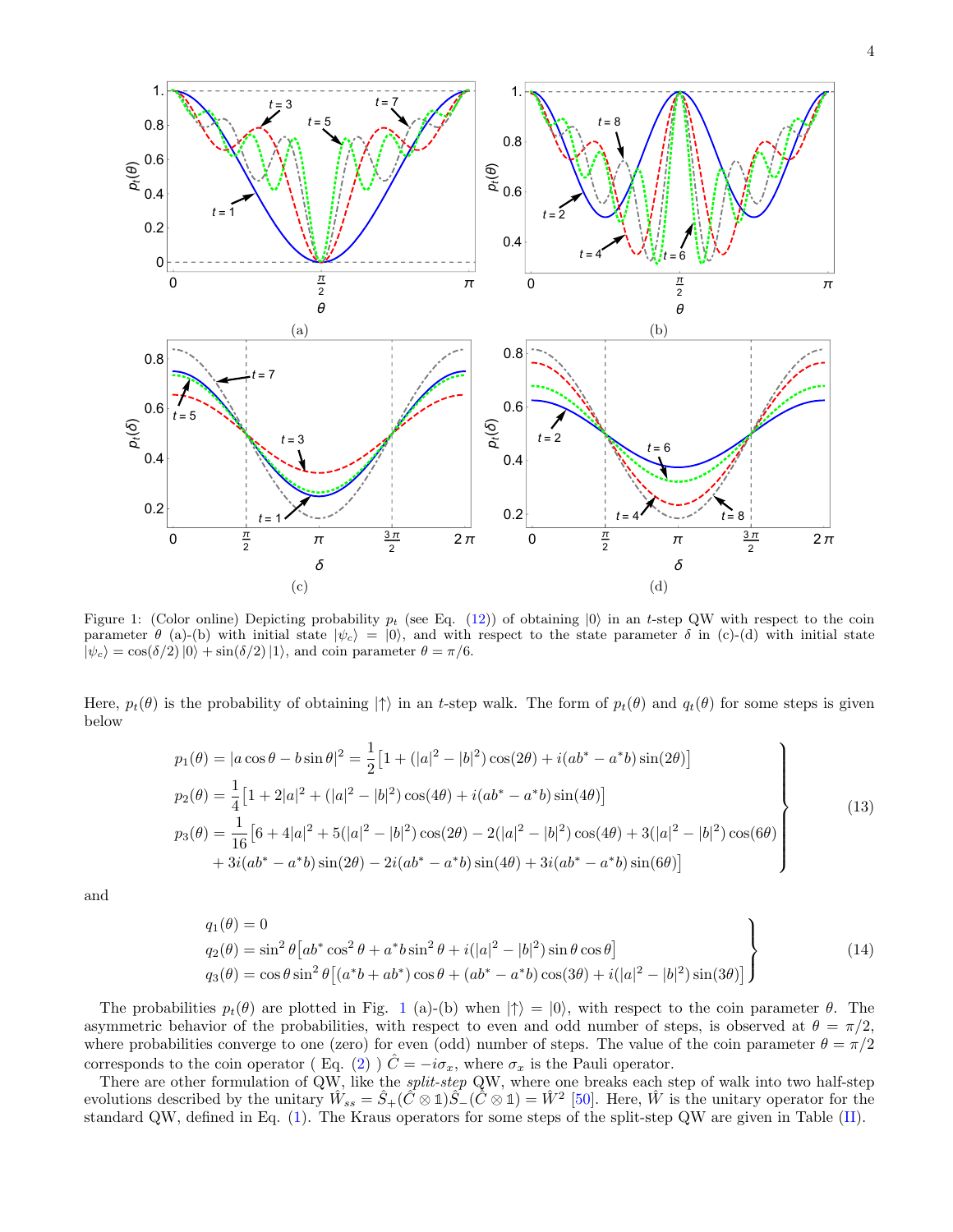Table I: Kraus operators for the reduced coin dynamics for some steps of symmetric QW. Here,  $\theta$  is the coin parameter defined in Eq. (2).

| <b>Steps</b>   | Kraus operators                                                                                                                                                                                                                                                                                                                                                                                                                                                                                                                                                                                                                                                                                                                                                                           |
|----------------|-------------------------------------------------------------------------------------------------------------------------------------------------------------------------------------------------------------------------------------------------------------------------------------------------------------------------------------------------------------------------------------------------------------------------------------------------------------------------------------------------------------------------------------------------------------------------------------------------------------------------------------------------------------------------------------------------------------------------------------------------------------------------------------------|
| $\mathbf{1}$   | $K_{-1} = \begin{pmatrix} 0 & 0 \ -i\sin\theta & \cos\theta \end{pmatrix}$ $K_1 = \begin{pmatrix} \cos\theta & -i\sin\theta \ 0 & 0 \end{pmatrix}$                                                                                                                                                                                                                                                                                                                                                                                                                                                                                                                                                                                                                                        |
| $\overline{2}$ | $K_{-2} = \begin{pmatrix} 0 & 0 \\ -i\cos\theta\sin\theta & \cos^2\theta \end{pmatrix}$<br>$K_0 = \begin{pmatrix} -\sin^2 \theta & -i \sin \theta \cos \theta \\ -i \sin \theta \cos \theta & -\sin^2 \theta \end{pmatrix}$<br>$K_2 = \begin{pmatrix} \cos^2\theta & -i\sin\theta\cos\theta \\ 0 & 0 \end{pmatrix}$                                                                                                                                                                                                                                                                                                                                                                                                                                                                       |
| 3              | $K_{-3} = \begin{pmatrix} 0 & 0 \\ -i\cos^2\theta\sin\theta & \cos^3\theta \end{pmatrix}$<br>$K_{-1} = \begin{pmatrix} -\cos\theta\sin^2\theta & -i\cos^2\theta\sin\theta \\ -i\cos^2\theta\sin\theta + i\sin^3\theta & -2\cos\theta\sin^2\theta \end{pmatrix}$<br>$K_1 = \begin{pmatrix} -2\cos\theta\sin^2\theta & -i\cos^2\theta\sin\theta + i\sin^3\theta \\ -i\cos^2\theta\sin\theta & -\cos\theta\sin^2\theta \end{pmatrix}$<br>$K_3 = \begin{pmatrix} \cos^3 \theta & -i \cos^2 \theta \sin \theta \\ 0 & 0 \end{pmatrix}$                                                                                                                                                                                                                                                         |
| 4              | $K_{-4} = \begin{pmatrix} 0 & 0 \\ -i\cos^3\theta\sin\theta & \cos^4\theta \end{pmatrix}$<br>$K_{-2}=\begin{pmatrix} -\cos^2\theta\sin^2\theta & -i\cos^3\theta\sin\theta\\ -i\cos^3\theta\sin\theta+2i\cos\theta\sin^3\theta & -3\cos^2\theta\sin^2\theta \end{pmatrix}$<br>$K_0 = \begin{pmatrix} -2\cos^2\theta\sin^2\theta+\sin^4\theta & -i\cos^3\theta\sin\theta+2i\cos\theta\sin^3\theta \\ -i\cos^3\theta\sin\theta+2i\cos\theta\sin^3\theta & -2\cos^2\theta\sin^2\theta+\sin^4\theta \end{pmatrix}$<br>$K_2 = \begin{pmatrix} -3\cos^2\theta\sin^2\theta & -i\cos^3\theta\sin\theta + 2i\cos\theta\sin^3\theta \\ -i\cos^3\theta\sin\theta & -\cos^2\theta\sin^2\theta \end{pmatrix}$<br>$K_4 = \begin{pmatrix} \cos^4\theta & -i\cos^3\theta\sin\theta \\ 0 & 0 \end{pmatrix}$ |

# III. SOME PROPERTIES OF THE QW CHANNEL

In this section, we characterize the non-Markovian QW channel comprising the reduced coin dynamics. We also study some quantum information theoretic quantities on it.

### A. Non-Markovian dynamics

Non-Markovianity is a multifaceted phenomenon. Here, we restrict ourselves to the P-indivisibility form of non-Markovianity, that can be probed by using some state distinguishablity measure, such as trace distance, denoted by D. Trace distance of states  $\rho$  and  $\sigma$  is defined as  $\mathcal{D}(\rho,\sigma) = \frac{1}{2} \sum_i |\lambda_i|$ , where  $\lambda_i$  are the eigenvalues of matrix  $\rho - \sigma$ . A departure from the monotonic behavior of  $\mathcal{D}(\mathcal{A}(\rho), \mathcal{A}(\sigma))$  implies P-indivisibility of the map A, and hence non-Markovian dynamics. Consider two orthogonal states  $\rho_0(t=0) = |0\rangle\langle 0|$  and  $\rho_1(t=0) = |1\rangle\langle 1|$ , subjected to the QW channel for specific number of steps. For a one step walk, we have

$$
\mathcal{D}(\rho_0(n=1), \rho_1(n=1)) = \frac{1}{2} \sum_i |\lambda_i| = |\cos(2\theta)|. \tag{15}
$$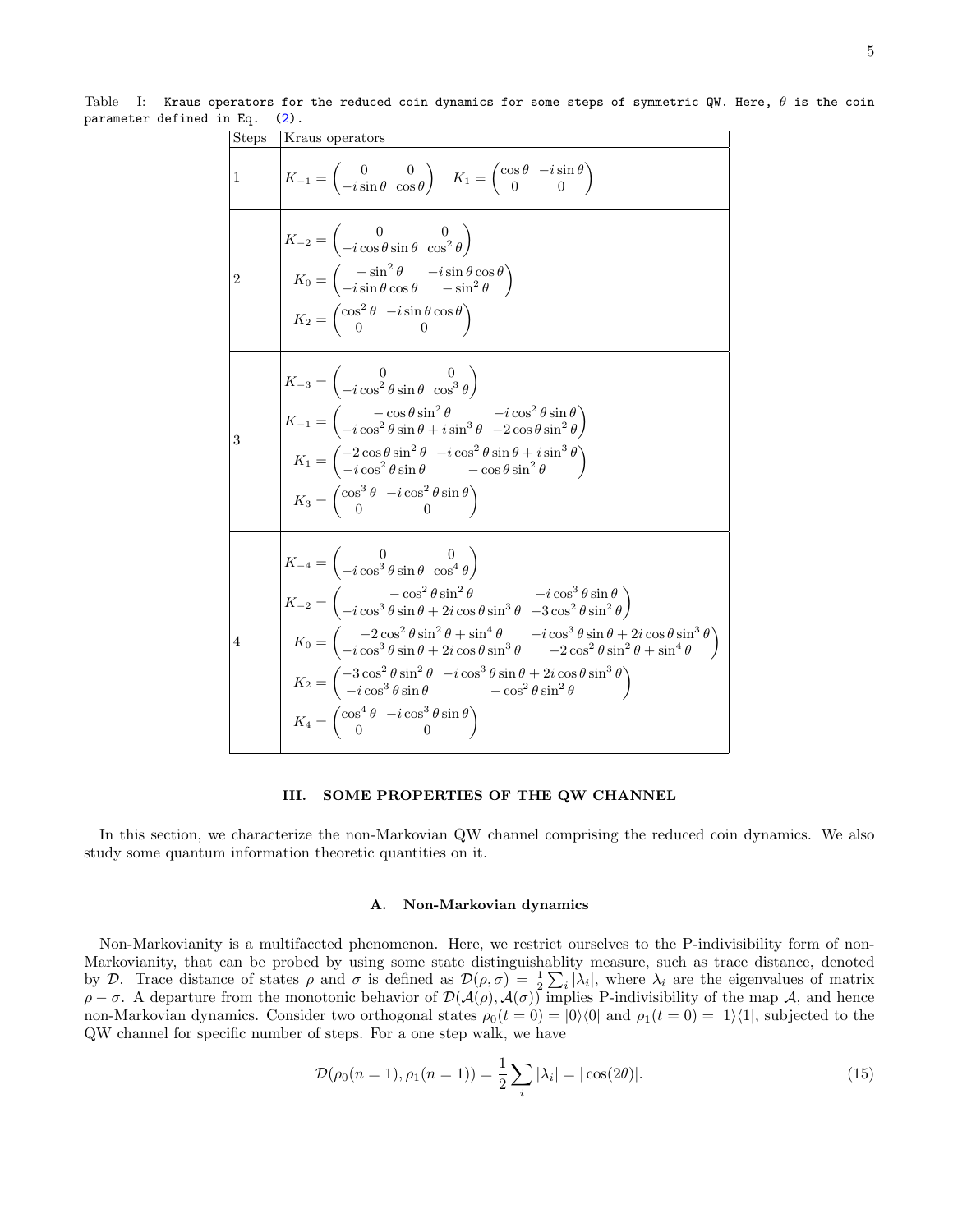

Figure 2: The n-step reduced coin operation obtained by two inequivalent ways. The map  $\mathcal{F}_n$  is defined in Eq. (12).



Figure 3: (Color online) (a) Trace-distance between orthogonal states  $|0\rangle$  and  $|1\rangle$  subjected to coin dynamics as a function of coin parameter  $\theta$  and the number of steps. The nth step is realized by applying  $\mathcal{F}_n$ , defined in Eq. (12). (b) Trace distance between  $|0\rangle$  and  $|1\rangle$  obtained by subjecting them to an *n*-concatenation of  $\mathcal{F}_1$ . In (c), we compare (a) and (b) for  $\theta = \pi/6$ , with blud (solid) and red (dashed) curves corresponding to single n-step operation, and an n-concatenation operation, respectively.

Here,  $\lambda_i$  are the eigenvalues of  $\rho_0(n=1) - \rho_1(n=1)$  and

$$
\rho_0(n=1) = \sum_{\mu=1,3} K_{\mu}\rho_0 K_{\mu}^{\dagger} \quad \text{and} \quad \rho_1(n=1) = \sum_{\mu=1,3} K_{\mu}\rho_1 K_{\mu}^{\dagger}.
$$
 (16)

Similarly, we can compute the trace distance between  $\rho_0(n)$  and  $\rho_1(n)$  for arbitrary *n*-number of steps, and is depicted in Fig. 3 (a). The fluctuating nature of the curves clearly bring out the P-indivisibility of the non-Markovian QW channel comprising the reduced coin dynamics.

It is important to highlight the fact that for the case of non-Markovian processes, such as the P-indivisible case studied here, the concatenation of one step map  $n$  times is not equivalent to operating with n-step map, that is,  $\mathcal{F}_1\mathcal{F}_1\cdots\mathcal{F}_1\neq\mathcal{F}_n$ , Fig. (2). This becomes clear when one computes the trace distance between  $|0\rangle$  and  $|1\rangle$ , which turns out to be a monotonically decreasing function in the former case

$$
\mathcal{D}\Big[\Big(\mathcal{F}_1\mathcal{F}_1\cdots\mathcal{F}_1\Big)\rho_0, \Big(\mathcal{F}_1\mathcal{F}_1\cdots\mathcal{F}_1\Big)\rho_1\Big] = |\cos(2\theta)|^n. \tag{17}
$$

Unless  $2\theta = 0$ ,  $\pi$ ,  $2\pi$ , we have  $0 \leq |\cos(2\theta)| < 1$ , therefore,  $|\cos(2\theta)|^n$  converges to zero as n increases, as shown in Fig.  $3(c)$ .

Discerning multiple non-Markovian effects: Quantum walks have been studied in the presence of various noise models, both Markovian and non-Markovian [21, 41]. It is important to mention here that the inferences drawn about the non-Markovian behavior in such cases must take into account the inherent non-Markovian nature of the reduced coin dynamics. To illustrate this point, let us subject the reduced coin state to the random telegraph noise (RTN) channel,  $\mathcal{E} : \rho(t) = \mathcal{E}\rho(0)$ , described by following Kraus operators

$$
R_1 = \sqrt{\frac{1 + \Lambda(t)}{2}} \mathbb{1}, \qquad R_2 = \sqrt{\frac{1 - \Lambda(t)}{2}} \sigma_z.
$$
\n
$$
(18)
$$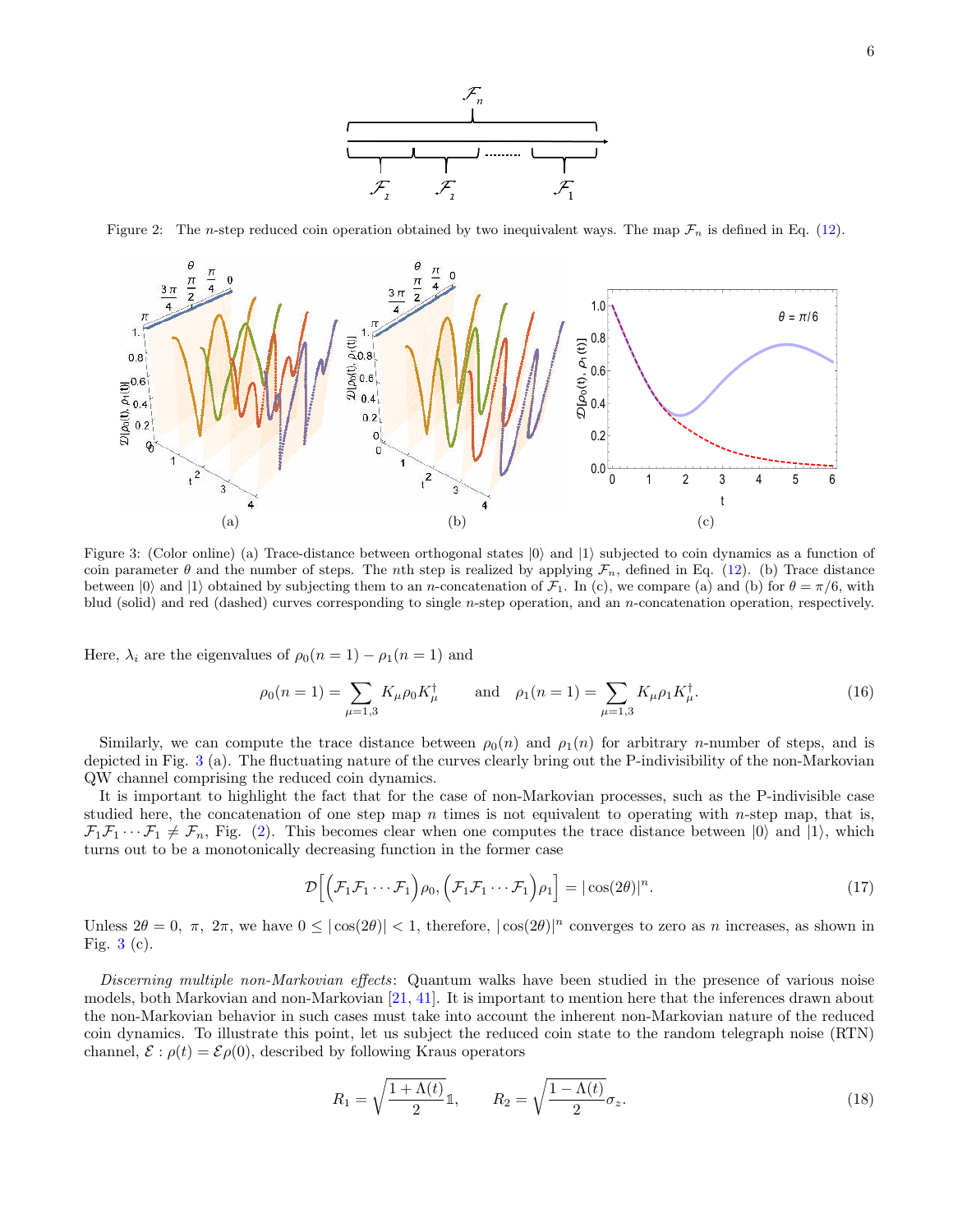

Figure 4: (Color online) Trace-distance between states  $\mathcal{E}(\vert 0\rangle\langle 0\vert)$  and  $\mathcal{E}(\vert 1\rangle\langle 1\vert)$ , where the composite map  $\mathcal{E} \mathcal{F}$  is defined in Eq. (20). The blue (dashed) and red (dotted) curves correspond to the cases when RTN is operated in Markovian and non-Markovian regimes, respectively. The black curve depict the case in absence of RTN channel. The unexpected non-monotonous behavior of trace distance in the Markovian regime of RTN is due to the inherent non-Markovian nature of the dynamics.

Here,

$$
\Lambda(t) = e^{-\gamma t} \left[ \cos \left( \gamma t \sqrt{4 \frac{a^2}{\gamma^2} - 1} \right) + \frac{1}{\sqrt{4 \frac{a^2}{\gamma^2} - 1}} \sin \left( \gamma t \sqrt{4 \frac{a^2}{\gamma^2} - 1} \right) \right].
$$
\n(19)

The channel describes a Markovian (non-Markovian) evolution if  $\frac{a^2}{\gamma^2}$  < 0.25 ( $\frac{a^2}{\gamma^2}$  > 0.25). Next, we define the composition of RTN and QW channels as  $[\mathcal{EF}]_{t=n}$  for n-steps, such that

$$
\rho_c(t = n) = [\mathcal{E}\mathcal{F}]_{t=n}\rho_c(0) = [\mathcal{E}[\mathcal{F}\rho_c(0)]]_{t=n},\tag{20}
$$

where the map  $\mathcal F$  is defined in Eq. (12). Figure (4) depicts the behavior of trace distance under this composite map, where RTN is operated both in Markovian and non-Markovian regimes. The non-monotonic behavior of trace distance in the Markovian regime of RTN channel is a consequence of the inherent non-Makovian nature of the reduced coin dynamics.

### B. Purity and mixedness under QW channel

The purity of a state quantifies the degree of disorder or mixedness in it. The system-environment interaction is often accompanied with a loss of coherence in the state leading to mixedness. Thus, purity and mixedness are complementary quantities connected by the following relation [51]

$$
\mathcal{M} = \frac{d}{d-1} \left( 1 - Tr[\rho^2] \right). \tag{21}
$$

Here, M is the mixedness and  $Tr[\rho^2]$  is the purity of the d-dimensional state  $\rho$ . Figure 5 (a)-(b) depict the purity of the output state of QW channel when the input state is  $\cos(\delta/2)|0\rangle + \sin(\delta/2)|1\rangle$ . For both even and odd number steps, the system is found to be in pure state for  $\theta = 0, \pi/2, \pi$ . The same quantity is depicted in Fig. 5 (c)-(d), with respect to the coin parameter  $\theta$ , for state parameter  $\delta = \pi/4$ .

# C. Holevo quantity for QW channel

When a state is subjected to a noise channel, its quantum features get affected, usually manifested in the form of decoherence and dissipation. The amount of information about the input state that can be retrieved from the output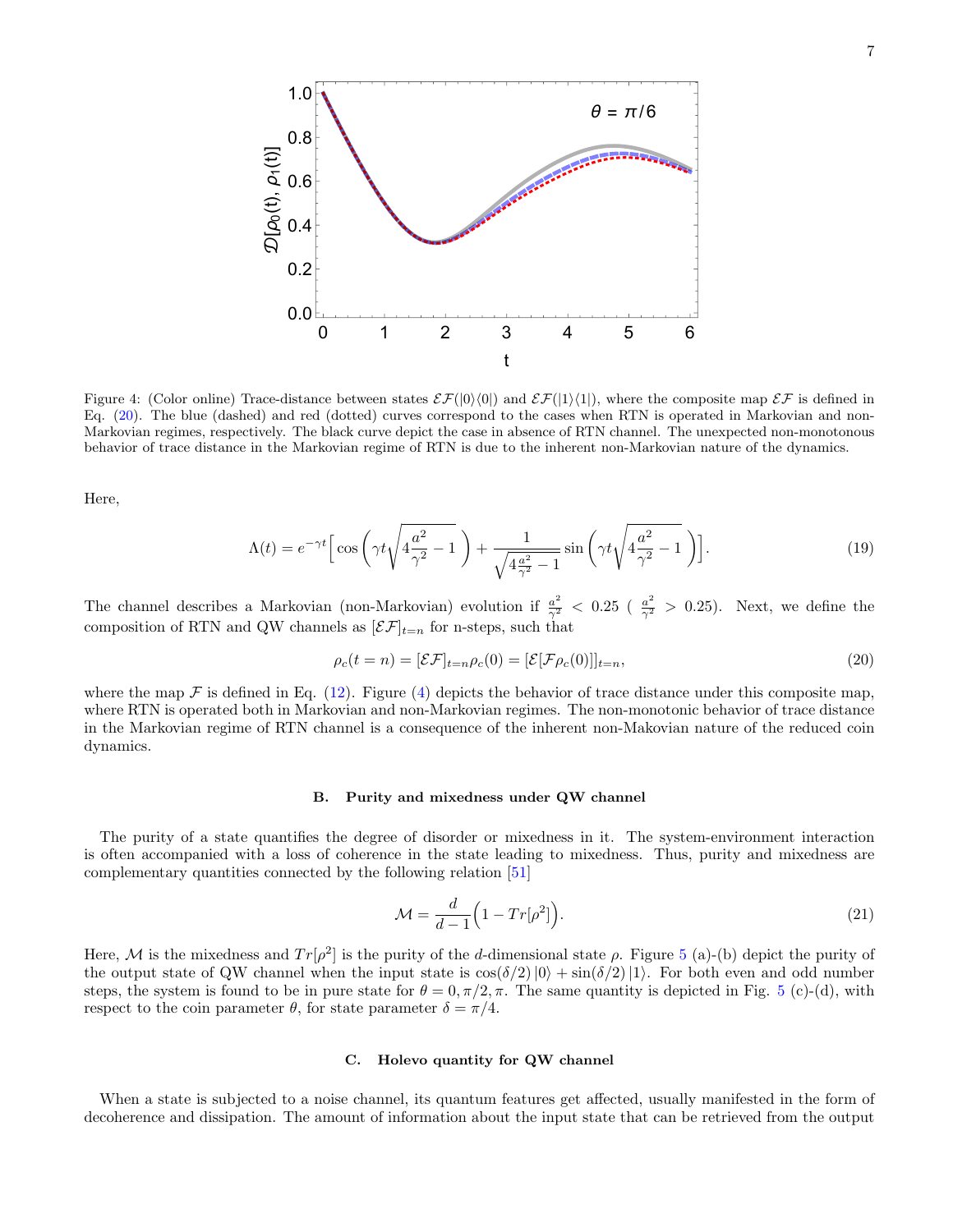

Figure 5: (Color online) (a)-(b) Depicting the trace of the reduced coin state for a t-step QW as a function of the coin parameter  $θ$  and state parameter δ with with input state  $cos(δ/2)|0\rangle + sin(δ/2)|1\rangle$ . In (a) and (b) the blue, red, gray, and green surfaces correspond to  $t = 1, 3, 5, 7$ , and  $t = 2, 4, 6, 8$ , respectively. The same quantity is plotted in (c)-(d) with respect to  $\theta$ , and  $\delta = \pi/4.$ 

state is known as accessible information. The accessible information is upper bounded by the Holevo quantity [52] defined as

$$
\chi = S\left(\sum_{j} p_j \mathcal{F}(\rho_j)\right) - \sum_{j} p_j S\left(\mathcal{F}(\rho_j)\right). \tag{22}
$$

Here,  $\rho_j$  is the set of input states with probability with probability  $p_j$ , describing the ensemble  $\{p_j, \rho_j\}$ . The map  $\mathcal F$ in our case, represents the reduced coin dynamics, and is defined in Eq. (12). Let us consider a case when the input state is described by the ensemble  $\{p_1\rho_1, p_2\rho_2\}$ , with  $\rho_1 = \frac{1}{4}|0\rangle\langle 0| + \frac{3}{4}|1\rangle\langle 1|$  and  $\rho_2 = \frac{1}{6}|+\rangle\langle +|+\frac{5}{6}|-\rangle\langle -|$ . For different number of steps, the Holevo quantity, maximized over  $0 \le p_1 < 1$  and  $0 \le p_2 < 1$ , with  $p_1 + p_2 = 1$ , is depicted in Fig. (6). One infers that the Holevo quantity is suppressed for odd number of steps.

# IV. CONCLUSION

Recent studies have reported the constructive role of non-Markovian quantum channels over Markovian ones, in enhancing various quantum features of the system. We have characterized the reduced coin dynamics in DTQW as a non-Markovian quantum channel by analytically computing the Kraus operators for a t-step walk. The non-Markovianity is inferred from the P-divisibility, reflected by non-monotonous behavior of the trace distance between two orthogonal states subjected to the channel. Subtleties arising due to concatenation of one step map for t number of steps are highlighted. This could be envisaged to have impact on the study of memory processes on QW evolutions. The impact of noisy channel on the purity of a quantum state is studied with respect to the number of steps as well as the channel (coin) parameter. The amount of information about an input state which can be retrieved from the output, is bounded by Holevo quantity, and is shown to exhibit different behavior for even and odd number of steps. The QW channels, introduced here, add to the important class of non-Markovian channels which help in developing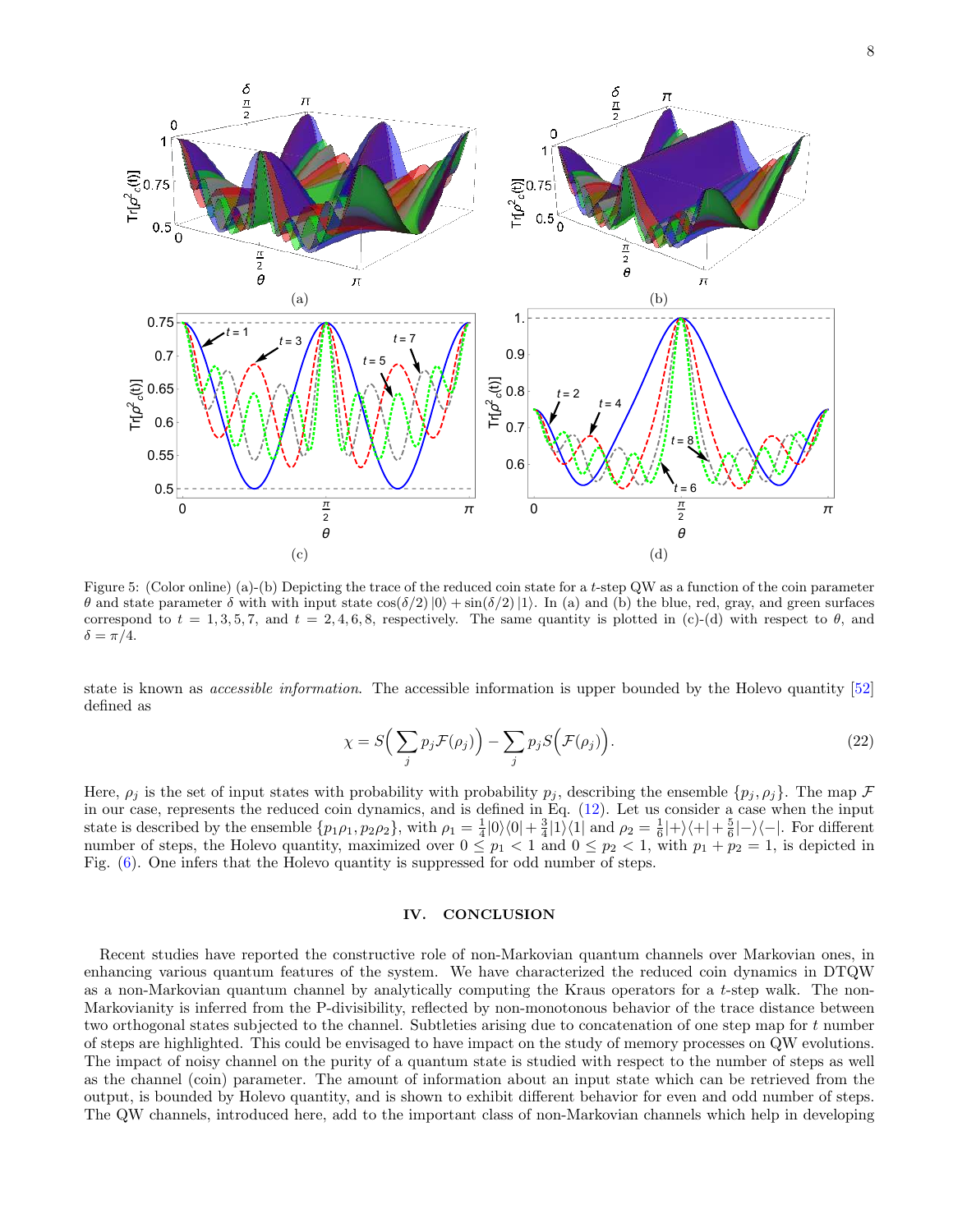

Figure 6: (Color online) Maximum of the Holevo quantity  $\chi$  as defined in Eq. (22). The input state is taken to be  $\rho = p_1 \rho_1 + p_2 \rho_2$ , with  $\rho_1 = \frac{1}{4} |0\rangle\langle 0| + \frac{3}{4} |1\rangle\langle 1|$  and  $\rho_2 = \frac{1}{6} |+\rangle\langle +|+\frac{5}{3}|-\rangle\langle -|$ . The maximization is carried over all  $0 \leq p_1 < 1$  and  $0 \leq p_2 < 1$ , constrained to  $p_1 + p_2 = 1$ .

characterization methods for open quantum systems and strategies for various quantum information tasks. Feasibility of experimental implementation of DTQW in various quantum systems can lead way towards practical realization of non-Markovian quantum channels presented in this work.

# Acknowledgment

JN would like to acknowledge the support from The Institute of Mathematical Sciences, Chennai to visit them during the completion of this work. CMC would like to acknowledge the support from DST, government of India under Ramanujan Fellowship grant no. SB/S2/RJN-192/2014.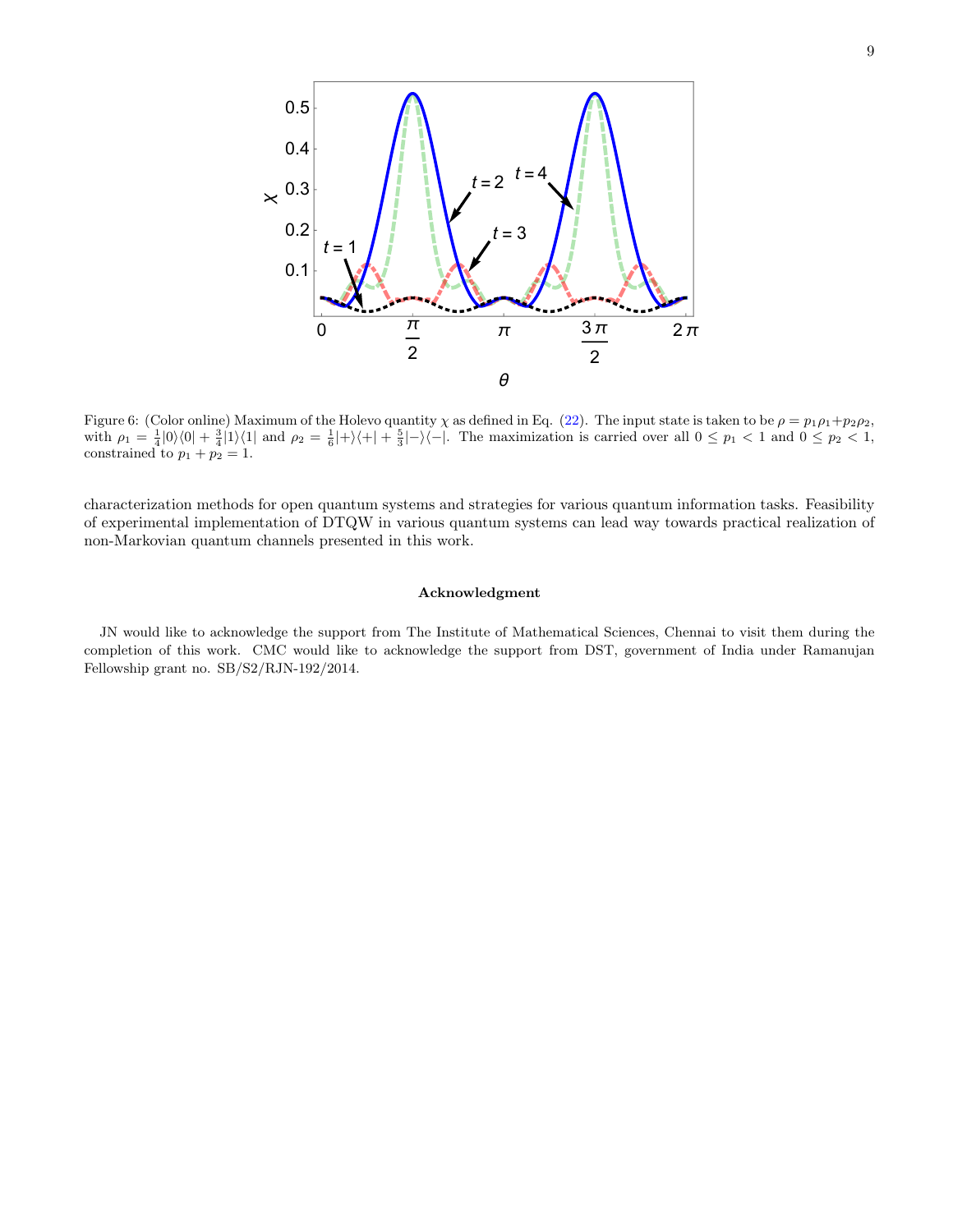# Appendix

*Calculation of*  $\langle x = \mu | \hat{S}_L^k \hat{S}_R^{t-k} | x = \nu \rangle$ :

From the definition

$$
\hat{S}_L = \sum_{x=-t}^t |x-1\rangle\langle x|, \quad \text{and} \quad \hat{S}_R = \sum_{x=-t}^t |x+1\rangle\langle x|.
$$
 (23)

Note that  $\sum_{x=-t}^{t} |x-1\rangle\langle x| = \sum_{x=-t}^{t-1}$  $\sum_{x=-t-1} |x\rangle\langle x+1|$ . We propose

$$
[\hat{S}_L]^k = \left[\sum_{x=-t-1}^{t-1} |x\rangle\langle x+1|\right]^k = \sum_{x=-t-1}^{t-k} |x\rangle\langle x+k|.
$$
 (24)

We will prove this by induction. The cases with  $k = 0$  and  $k = 1$  trivially hold. Let us assume the results holds for  $k = p$ , so that

$$
\left[\sum_{x=-t-1}^{t-1} |x\rangle\langle x+1|\right]^{p+1} = \left[\sum_{x=-t-1}^{t-1} |x\rangle\langle x+1|\right] \left[\sum_{x=-t-1}^{t-1} |x\rangle\langle x+1|\right]^p
$$
  
\n
$$
= \left[\sum_{x=-t-1}^{t-1} |x\rangle\langle x+1|\right] \left[\sum_{y=-t-1}^{t-p} |y\rangle\langle y+p|\right]
$$
  
\n
$$
= \sum_{x=-t-1}^{t-1} \sum_{y=-t-1}^{t-p} |x\rangle\langle x+1|y\rangle\langle y+p|
$$
  
\n
$$
= \sum_{x=-t-1}^{t-1} \sum_{y=-t-1}^{t-1} |x\rangle\langle y+p| \delta_{x+1,y}
$$
  
\n
$$
= \sum_{x=-t-p}^{t-(p+1)} |x\rangle\langle x+p+1|.
$$
 (25)

The upper limit of x is restricted to  $t - (p + 1)$ , since  $y = x + 1$ , therefore, for  $x > t - (p + 1)$  we have  $y > t - p$ , that is greater than the original limit of  $y$ . Similarly, one can show

$$
[\hat{S}_R]^k = \left[\sum_{x=-t}^t |x+1\rangle\langle x|\right]^t = \sum_{x=-t}^{t-(k-1)} |x+k\rangle\langle x|.\tag{26}
$$

Using Eqs.  $(25)$  and  $(26)$ , we have

$$
\langle x = \mu | \hat{S}_L^k \hat{S}_R^{t-k} | x = \nu \rangle = \langle x = \mu | \left[ \sum_{x=-t-1}^{t-k} |x\rangle \langle x + k| \right] \left[ \sum_{y=-t}^{t-(k-1)} |y + t - k\rangle \langle y| \right] | x = \nu \rangle
$$

$$
= \sum_{x=-t-1}^{t-k} \sum_{y=-t}^{t-(k-1)} \delta_{\mu,x} \langle x + k | y + t - k \rangle \delta_{y,\nu} = \langle \mu + k | \nu + t - k \rangle. \tag{27}
$$

Therefore, this quantity is non zero for  $k = (t + \nu - \mu)/2$ .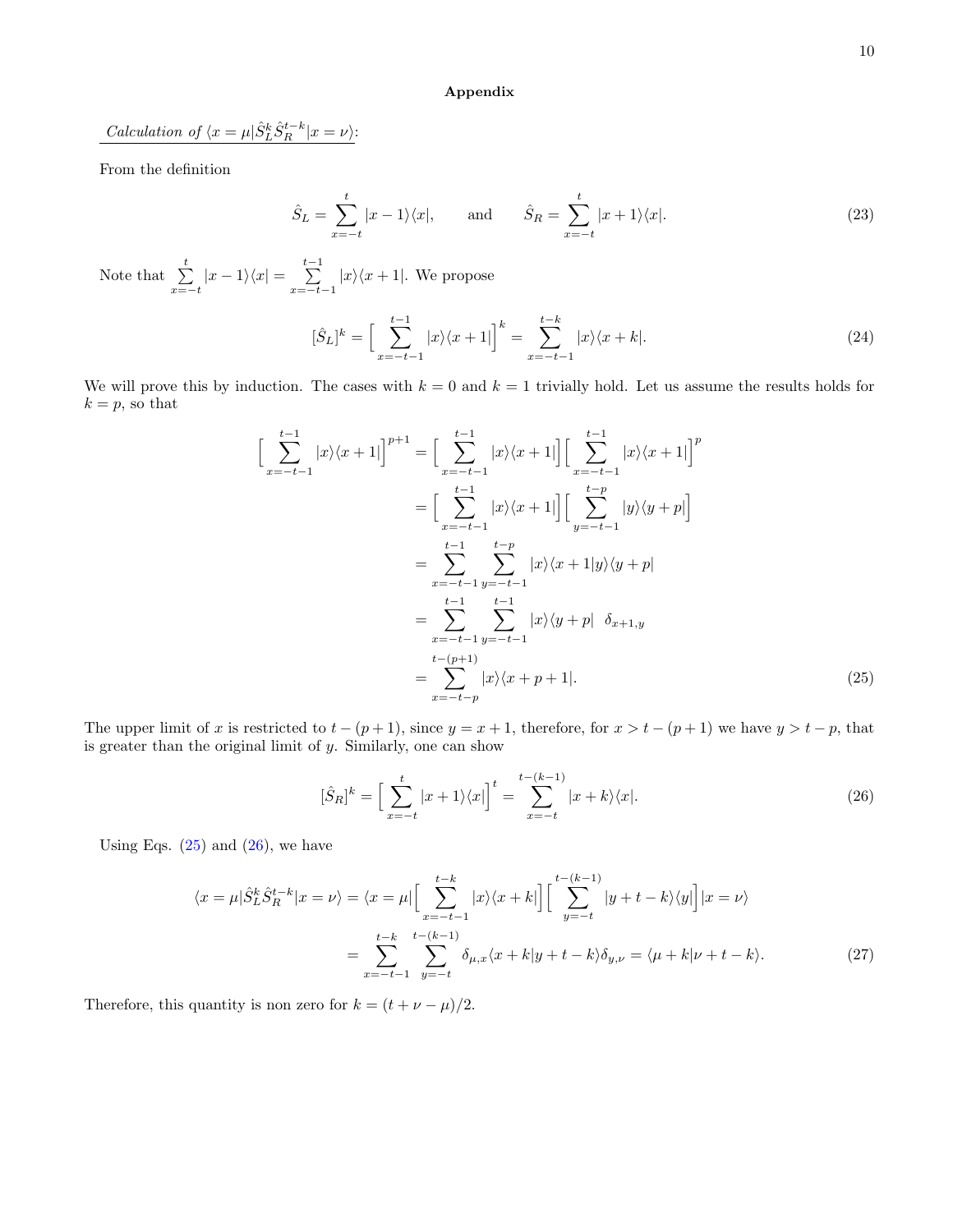| <b>Steps</b> | Kraus operators                                                                                                                                                                                                                                                                                                                                                                                                                                                                                                                                                                                                                                                                                                                                                                                                                                                                                                                                                                                                                                                                                                                                                                                                                                                                                                                                                                                                                                                                                   |
|--------------|---------------------------------------------------------------------------------------------------------------------------------------------------------------------------------------------------------------------------------------------------------------------------------------------------------------------------------------------------------------------------------------------------------------------------------------------------------------------------------------------------------------------------------------------------------------------------------------------------------------------------------------------------------------------------------------------------------------------------------------------------------------------------------------------------------------------------------------------------------------------------------------------------------------------------------------------------------------------------------------------------------------------------------------------------------------------------------------------------------------------------------------------------------------------------------------------------------------------------------------------------------------------------------------------------------------------------------------------------------------------------------------------------------------------------------------------------------------------------------------------------|
| 1            | $K_{-1} = \left( \begin{array}{cc} \cos^2(\theta) & -i\cos(\theta)\sin(\theta) \ 0 & 0 \end{array} \right)$<br>$K_0 = \begin{pmatrix} -\sin^2(\theta) & -i\cos(\theta)\sin(\theta) \\ -i\cos(\theta)\sin(\theta) & -\sin^2(\theta) \end{pmatrix}$<br>$K_1 = \left( \begin{array}{cc} 0 & 0 \\ -i\cos(\theta)\sin(\theta) & \cos^2(\theta) \end{array} \right)$                                                                                                                                                                                                                                                                                                                                                                                                                                                                                                                                                                                                                                                                                                                                                                                                                                                                                                                                                                                                                                                                                                                                    |
| 2            | $K_{-2} = \begin{pmatrix} -\cos^2(\theta)\sin^2(\theta) & -i\cos^3(\theta)\sin(\theta) \ -\frac{1}{4}i(3\cos(2\theta)-1)\sin(2\theta) & -3\cos^2(\theta)\sin^2(\theta) \end{pmatrix}$<br>$K_{-1} = \begin{pmatrix} \cos^4(\theta) & -i\cos^3(\theta)\sin(\theta) \\ 0 & 0 \end{pmatrix}$<br>$K_0 = \begin{pmatrix} \sin^4(\theta) - 2\cos^2(\theta)\sin^2(\theta) & -\frac{1}{4}i(3\cos(2\theta) - 1)\sin(2\theta) \\ -\frac{1}{4}i(3\cos(2\theta) - 1)\sin(2\theta) & \sin^4(\theta) - 2\cos^2(\theta)\sin^2(\theta) \end{pmatrix}$<br>$K_1 = \begin{pmatrix} 0 & 0 \\ -i\cos^3(\theta)\sin(\theta) & \cos^4(\theta) \end{pmatrix}$<br>$K_2 = \begin{pmatrix} -3\cos^2(\theta)\sin^2(\theta) & -\frac{1}{4}i(3\cos(2\theta) - 1)\sin(2\theta) \\ -i\cos^3(\theta)\sin(\theta) & -\cos^2(\theta)\sin^2(\theta) \end{pmatrix}$                                                                                                                                                                                                                                                                                                                                                                                                                                                                                                                                                                                                                                                                     |
| 3            | $\begin{pmatrix} K_{-3}=\left(\begin{array}{cc} -5\cos^4(\theta)\sin^2(\theta)&-\frac{1}{2}i\cos^3(\theta)(5\cos(2\theta)-3)\sin(\theta)\ -i\cos^5(\theta)\sin(\theta)&-\cos^4(\theta)\sin^2(\theta) \end{array}\right) \end{pmatrix}$<br>$K_{-2} = \begin{pmatrix} \frac{1}{8}(1-5\cos(2\theta))\sin^2(2\theta) & -\frac{1}{2}i\cos^3(\theta)(5\cos(2\theta)-3)\sin(\theta) \ -\frac{1}{16}i(\sin(2\theta)-4\sin(4\theta)+5\sin(6\theta)) & \frac{1}{4}(1-5\cos(2\theta))\sin^2(2\theta) \end{pmatrix}$<br>$K_{-1} = \begin{pmatrix} \cos^6(\theta) & -i\cos^5(\theta)\sin(\theta) \\ 0 & 0 \end{pmatrix}$<br>$K_0 = \begin{pmatrix} -\frac{1}{4}(4\cos(2\theta) + 5\cos(4\theta) + 3)\sin^2(\theta) & -\frac{1}{16}i(\sin(2\theta) - 4\sin(4\theta) + 5\sin(6\theta)) \\ -\frac{1}{16}i(\sin(2\theta) - 4\sin(4\theta) + 5\sin(6\theta)) & -\frac{1}{4}(4\cos(2\theta) + 5\cos(4\theta) + 3)\sin^2(\theta) \end{pmatrix}$<br>$K_1 = \begin{pmatrix} 0 & 0 \\ -i\cos^5(\theta)\sin(\theta) & \cos^6(\theta) \end{pmatrix}$<br>$K_2 = \begin{pmatrix} \frac{1}{4}(1-5\cos(2\theta))\sin^2(2\theta) & -\frac{1}{16}i(\sin(2\theta)-4\sin(4\theta)+5\sin(6\theta)) \\ -\frac{1}{2}i\cos^3(\theta)(5\cos(2\theta)-3)\sin(\theta) & \frac{1}{8}(1-5\cos(2\theta))\sin^2(2\theta) \end{pmatrix}$<br>$K_3 = \begin{pmatrix} -\cos^4(\theta)\sin^2(\theta) & -i\cos^5(\theta)\sin(\theta) \\ -\frac{1}{2}i\cos^3(\theta)(5\cos(2\theta) - 3)\sin(\theta) & -5\cos^4(\theta)\sin^2(\theta) \end{pmatrix}$ |

Table II: Kraus operators for the reduced coin dynamics for some steps in a split step quantum walk.

- [1] H.-P. Breuer, F. Petruccione, *et al.*, *The theory of open quantum systems* (Oxford University Press on Demand, 2002).
- [2] S. Banerjee, *Open Quantum Systems: Dynamics of Nonclassical Evolution*, Vol. 20 (Springer, 2018).
- [3] S. F. Huelga, A. Rivas, and M. B. Plenio, Phys. Rev. Lett. 108, 160402 (2012).
- [4] E.-M. Laine, H.-P. Breuer, and J. Piilo, Scientific reports 4, 4620 (2014).
- [5] R. Vasile, S. Olivares, M. A. Paris, and S. Maniscalco, Phys. Rev. A 83, 042321 (2011).
- [6] A. W. Chin, S. F. Huelga, and M. B. Plenio, Phys. Rev. Lett. 109, 233601 (2012).
- [7] M. Thorwart, J. Eckel, J. Reina, P. Nalbach, and S. Weiss, Chemical Physics Letters 478, 234–237 (2009).
- [8] G. Riazanov, JETP 6, 1107 (1958).
- [9] R. P. Feynman, Foundations of physics 16, 507 (1986).
- [10] K. Parthasarathy, Journal of applied probability, 151 (1988).
- [11] D. A. Meyer and A. Shakeel, Phys. Rev. A 93, 012333 (2016).
- [12] T. G. Wong and D. A. Meyer, Physical Review A 93 (2016), 10.1103/physreva.93.062313.
- [13] Y. Aharonov, L. Davidovich, and N. Zagury, Phys. Rev. A 48, 1687 (1993).
- [14] N. Shenvi, J. Kempe, and K. B. Whaley, Physical Review A 67, 052307 (2003).
- [15] H. Krovi and T. A. Brun, Physical Review A 73, 032341 (2006).